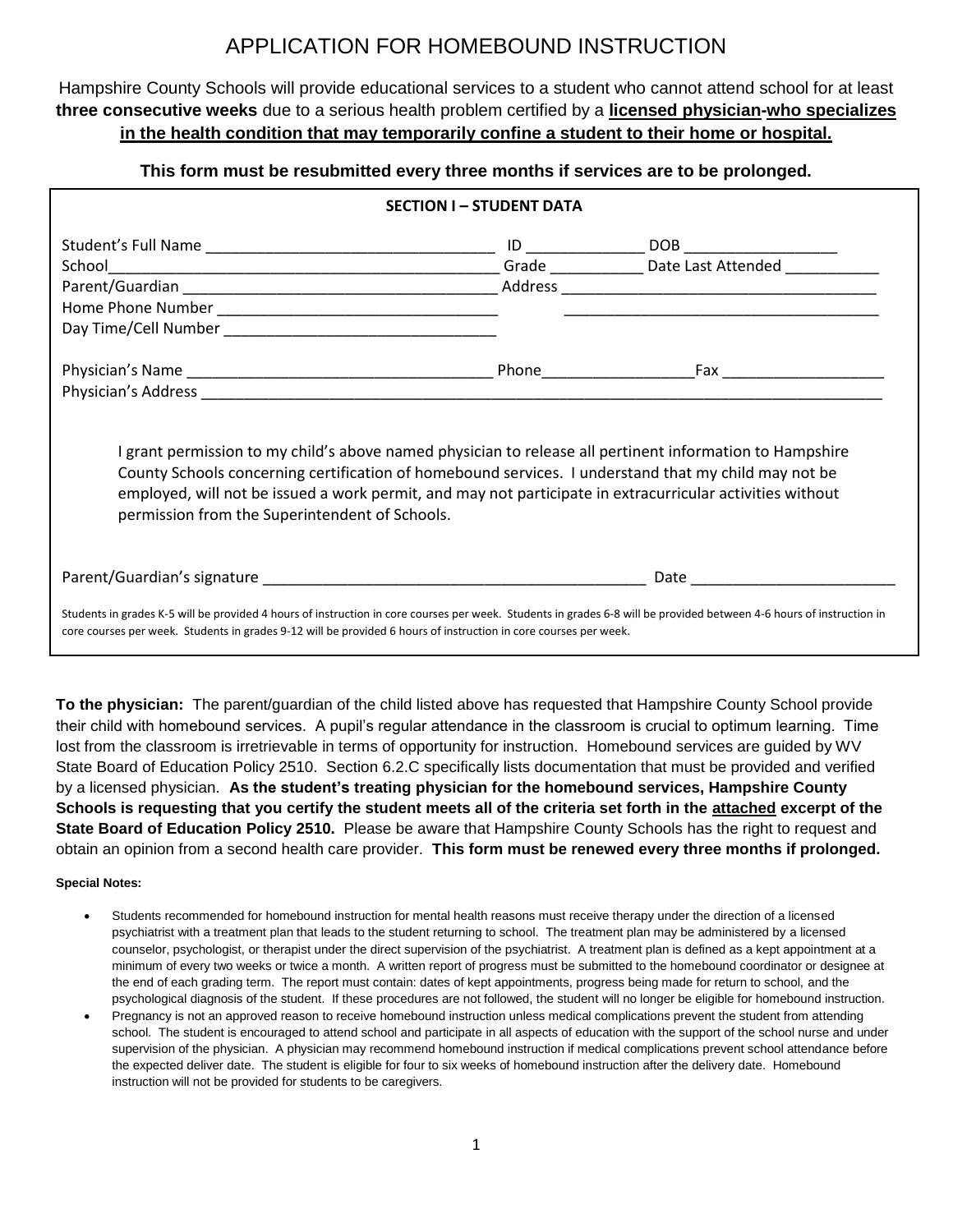| <b>SECTION II - MEDICAL DATA</b>                                                                                                                                                                                                                        |                                                                                                                                                                                                                 |  |
|---------------------------------------------------------------------------------------------------------------------------------------------------------------------------------------------------------------------------------------------------------|-----------------------------------------------------------------------------------------------------------------------------------------------------------------------------------------------------------------|--|
| It is my professional opinion that _________________________________has an injury, illness, or other health problem that<br>will prevent his/her attendance at school for at least three consecutive weeks. The following information is required under |                                                                                                                                                                                                                 |  |
| West Virginia Board Policy 2510.                                                                                                                                                                                                                        |                                                                                                                                                                                                                 |  |
|                                                                                                                                                                                                                                                         | Do you certify that this student will be confined to the home or hospital for at least 3 consecutive weeks                                                                                                      |  |
| or longer? ____ Yes ___ No                                                                                                                                                                                                                              | (If at any time the student is no longer considered confined to the home or hospital, the homebound services will no                                                                                            |  |
| longer be valid)                                                                                                                                                                                                                                        |                                                                                                                                                                                                                 |  |
|                                                                                                                                                                                                                                                         |                                                                                                                                                                                                                 |  |
|                                                                                                                                                                                                                                                         |                                                                                                                                                                                                                 |  |
|                                                                                                                                                                                                                                                         |                                                                                                                                                                                                                 |  |
|                                                                                                                                                                                                                                                         |                                                                                                                                                                                                                 |  |
|                                                                                                                                                                                                                                                         | BY SIGNING THIS FORM, YOU ARE CERTIFYING THIS STUDENT MEETS ALL OF THE CRITERIA SET FORTH IN THE WV STATE<br>BOARD POLICY 2510. LICENSED PHYSICIAN MUST SPECIALIZE IN THE HEALTH CONDITION THAT MAY TEMPORARILY |  |
| <b>CONFINE A STUDENT TO HOME OR HOSPITAL.</b>                                                                                                                                                                                                           |                                                                                                                                                                                                                 |  |
|                                                                                                                                                                                                                                                         |                                                                                                                                                                                                                 |  |
|                                                                                                                                                                                                                                                         |                                                                                                                                                                                                                 |  |
|                                                                                                                                                                                                                                                         | (Must be D.O or M.D.) Subject to Subpoena                                                                                                                                                                       |  |
|                                                                                                                                                                                                                                                         | <b>SECTION III - SCHOOL DATA</b>                                                                                                                                                                                |  |
| Indicate academic subjects needed:                                                                                                                                                                                                                      |                                                                                                                                                                                                                 |  |
|                                                                                                                                                                                                                                                         |                                                                                                                                                                                                                 |  |
|                                                                                                                                                                                                                                                         | _4 hours per week for k-5 __ 4-6 hours per week for 6-8 __ 6 hours per week for 9-12                                                                                                                            |  |
| __ English (specify)<br><u> 1980 - Andrea Andrew Amerikaans III (</u>                                                                                                                                                                                   | __ Math (specify)                                                                                                                                                                                               |  |
| __ Reading (specify)                                                                                                                                                                                                                                    | $\sum$ Soc. St. (specify)                                                                                                                                                                                       |  |
| __ Science (specify)<br><u> 1980 - Andrea Andrew Maria (b. 1980)</u>                                                                                                                                                                                    | $\overline{\phantom{a}}$ Other (specify) $\overline{\phantom{a}}$ $\overline{\phantom{a}}$                                                                                                                      |  |
| Does the student have an IEP?  Simples Section 2010                                                                                                                                                                                                     |                                                                                                                                                                                                                 |  |
|                                                                                                                                                                                                                                                         | If yes, the IEP must be changed to reflect OSE as defined by WV Board Policy 2419.                                                                                                                              |  |
|                                                                                                                                                                                                                                                         |                                                                                                                                                                                                                 |  |
|                                                                                                                                                                                                                                                         | (High School level only)                                                                                                                                                                                        |  |
| Approved _____ Yes _____ No                                                                                                                                                                                                                             |                                                                                                                                                                                                                 |  |
|                                                                                                                                                                                                                                                         | <b>SECTION IV - COUNTY OFFICE DATA</b>                                                                                                                                                                          |  |
|                                                                                                                                                                                                                                                         | Approved ____ Yes ____ No                                                                                                                                                                                       |  |
|                                                                                                                                                                                                                                                         |                                                                                                                                                                                                                 |  |
|                                                                                                                                                                                                                                                         |                                                                                                                                                                                                                 |  |
|                                                                                                                                                                                                                                                         |                                                                                                                                                                                                                 |  |
|                                                                                                                                                                                                                                                         |                                                                                                                                                                                                                 |  |

| ۰. |
|----|
|    |
|    |